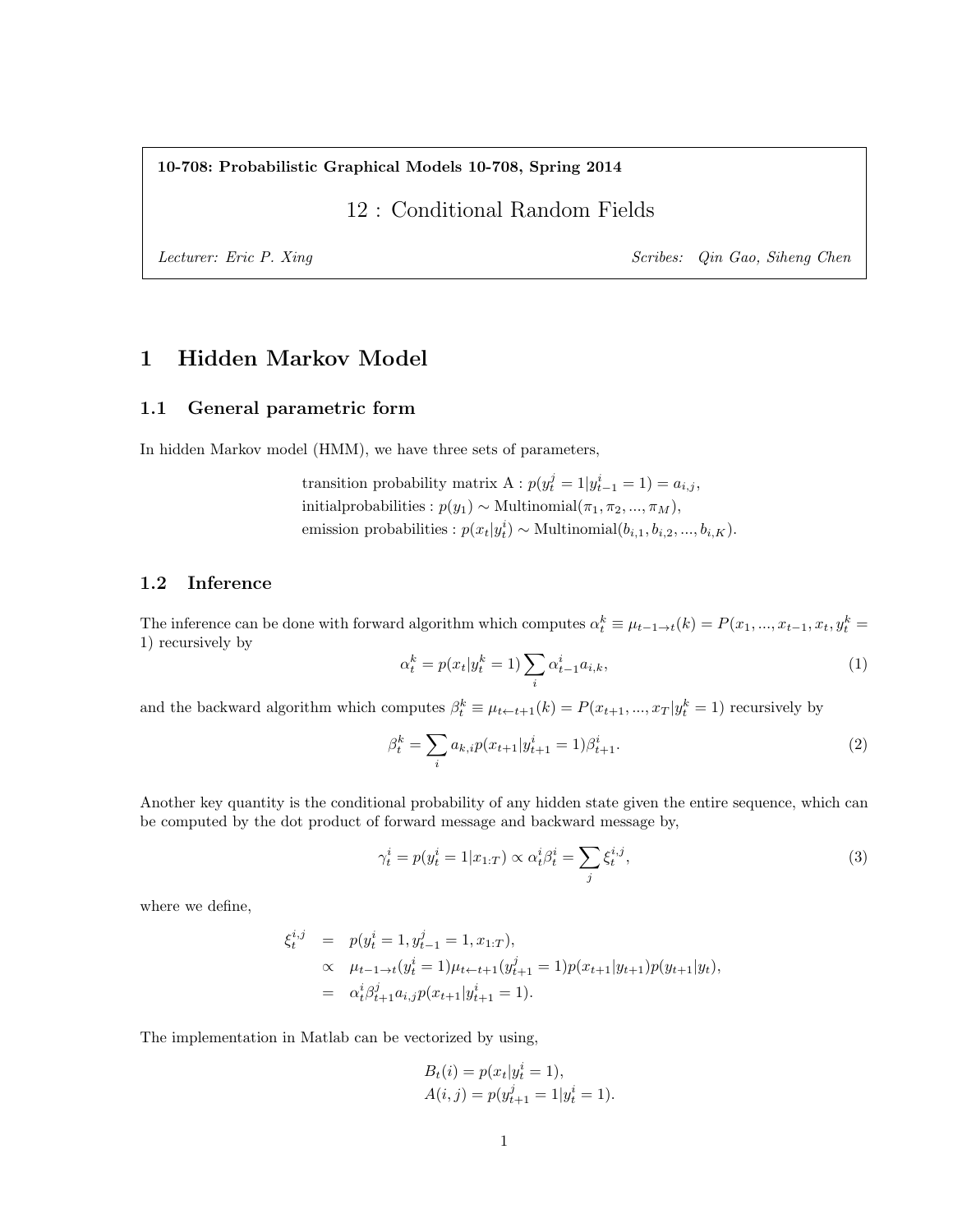The relation of those quantities can be simply written in pseudocode as,

$$
\alpha_t = (A^T \alpha_{t-1}). * B_t,
$$
  
\n
$$
\beta_t = A(\beta_{t+1}. * B_{t+1}),
$$
  
\n
$$
\xi_t = (\alpha_t(\beta_{t+1}. * B_{t+1})^T). * A,
$$
  
\n
$$
\gamma_t = \alpha_t. * \beta_t.
$$

## 1.3 Learning

### 1.3.1 Supervised Learning

The supervised learning is trivial if only we know the true state path. Based on maximal likelihood estimation, we just need to count the instances to find the transition and emission probability,

$$
a_{ij}^{ML} = \frac{\#(i \to j)}{\#(i \to \cdot)} = \frac{\sum_{n} \sum_{t=2}^{T} y_{n,t-1}^{i} y_{n,t}^{j}}{\sum_{n} \sum_{t=2}^{T} y_{n,t-1}^{i}}
$$

$$
b_{ik}^{ML} = \frac{\#(i \to k)}{\#(i \to \cdot)} = \frac{\sum_{n} \sum_{t=1}^{T} y_{n,t}^{i} x_{n,t}^{k}}{\sum_{n} \sum_{t=1}^{T} y_{n,t}^{i}}
$$
(4)

Some pseudocounting technique can avoid zero probability. In the continuous case, it is no longer multinomial distribution but rather condition specific Gaussian distribution or something else. We can perform the usual methods by collecting samples from the same Gaussian distribution and calculating their mean and covariance.

### 1.3.2 Unsupervised Learning

When the hidden states are unobserved we use the Baum Welch algorithm where we deal with complete likelihood with expectation over the hidden variables. The likelihood is then decomposable. The counts of the hidden events is replaced by the expectation of the hidden events. Specifically, the likelihood can be written as,

$$
l_c(\theta; x, y) = \log p(x, y) = \log \prod_n (p(y_{n,1}) \prod_{t=2}^T p(y_{n,t} | y_{n,t-1}) \prod_{t=1}^T p(x_{n,t} | y_{n,t})).
$$
\n(5)

The expected complete log likelihood is,

$$
\langle l_c(\theta; x, y) \rangle = \sum_n (\langle y_{n,1}^i \rangle_{p(y_{n,1}|x_n)} \log \pi_i) + \sum_n \sum_{t=2}^T (\langle y_{n,t-1}^i y_{n,t}^j \rangle_{p(y_{n,t-1}, y_{n,t}|x_n)} \log a_{i,j}) + \sum_n \sum_{t=1}^T (x_{n,t}^k \langle y_{n,t}^i \rangle_{p(y_{n,t}|x_n)} \log b_{i,k})
$$
\n(6)

We then can perform the E-step with,

$$
\gamma_{n,t}^i = \langle y_{n,t}^i \rangle = p(y_{n,t}^i = 1 | x_n) \n\xi_{n,t}^{i,j} = \langle y_{n,t-1}^i y_{n,t}^j \rangle = p(y_{n,t-1}^i = 1, y_{n,t}^j = 1 | x_n).
$$
\n(7)

The M-step is,

$$
\pi_i = \frac{\sum_n \gamma_{n,1}^i}{N}, \quad a_{i,j} = \frac{\sum_n \sum_{t=2}^T \xi_{n,t}^{i,j}}{\sum_n \sum_{t=1}^T \gamma_{n,t}^i}, \quad b_{ik} = \frac{\sum_N \sum_{t=1}^T \gamma_{n,t}^i x_{n,t}^k}{\sum_n \sum_{t=1}^T \gamma_{n,t}^i}
$$
(8)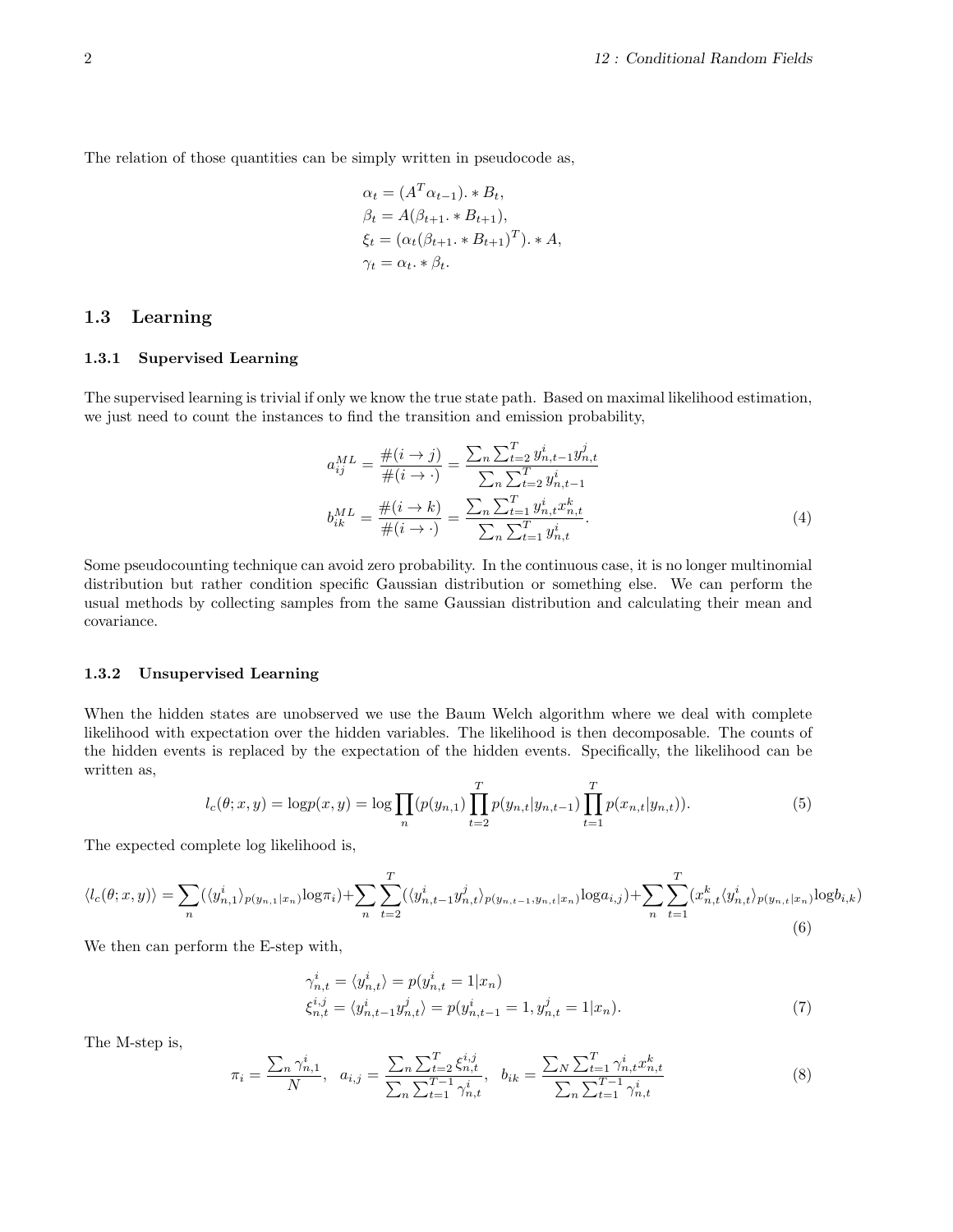

Figure 1: MEMM.

### 1.3.3 Shortcomings

One of the major shortcomings of HMM is that every state just generates a localized observation. For example, in a sentence segmentation task, you can only generate a single word from a given state. One observation thus depends on only one state directly and others indirectly. However, the observations in reality do not only depend on local features. How to capture the non-local features explicitly rather than implicitly?

The other issue is the mismatch between learning objective function and prediction objective function. HMM learns a joint distribution of states and observations  $P(Y, X)$ , but in a prediction task, we need the conditional probability  $P(Y|X)$ . We could directly write down  $P(Y|X)$  in someway but it is not allowed in HMM.

## 2 Maximum Entropy Markov Model

## 2.1 Formalism

The first innovation over HMM is to include the global features. The maximum entropy is a way to design a loss function which we ignore the detail here. In an earlier lecture, we show that the generalized log linear model is equivalent to the maximum entropy. By design, we can write down the conditional probability as product of local transitional probabilities as,

$$
P(y_{1:n}|x_{1:n}) = \prod_{i=1}^{n} P(y_i|y_{i-1}, x_{1:n}) = \prod_{i=1}^{n} \frac{\exp(w^T f(y_i, y_{i-1}, x_{1:n})}{Z(y_{i-1}, x_{1:n})},
$$
\n(9)

where  $Z$  is the normalization factor of the probability. It thus overcomes the two shortcomings of HMM, namely, including nonlocal features and directly computing the conditional probabilities.

## 2.2 Shortcomings

The performance of this model is not dominating HMM. People figured out the reason for this. In this model, it is shown that the word 'Rob' is more favorable than 'Rib' due to a statistical reason that is beyond our control. It is an intrinsic flaw in the model design which is called label bias and described in the example below.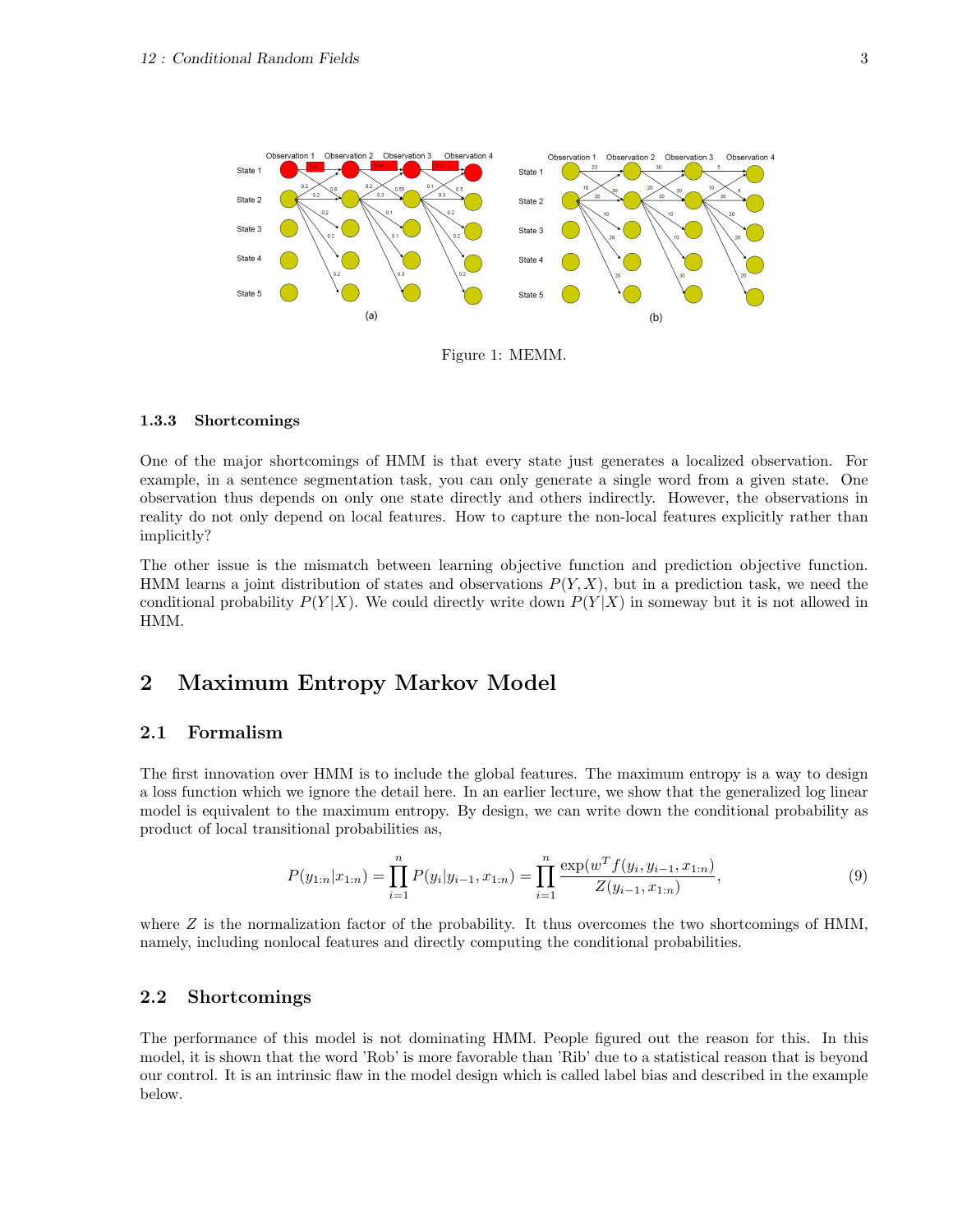In the example shown in Fig. 1(a), state 1 can only go to state 1 and 2 while state 2 can go to all the 5 states. From observation, we find that state 1 almost always prefers to go to state 2, while state 2 almost always prefer to stay in state 2. In MEMM, we find that the path  $1 \rightarrow 1 \rightarrow 1 \rightarrow 1$  has probability 0.09, the path  $2 \rightarrow 2 \rightarrow 2 \rightarrow 2$  has probability 0.018 and the path  $1 \rightarrow 2 \rightarrow 1 \rightarrow 2$  has probability 0.06. In all these paths, the most likely path is  $1 \rightarrow 1 \rightarrow 1$ , which is different from our observation that state 1 wants to go to state 2 and state 2 wants to remain in state 2.

The problem is that state 1 has only 2 transition events, however, state 2 has 5 transition states. Therefore, even though the 2 to 2 movement has high probability locally, but if you compare paths with 2 and path  $1 \rightarrow 1 \rightarrow 1$  they still have smaller probability. Basically we are in an unfair game to compare the probabilities with state 1 only and with 2. Thus, the reason is that the local information is improperly put into the global contest. Similarly, if 'i' has fewer ways to transit out, even 'R' to 'o' has large probability, but 'o' to anything also has a lot of different options. Even if 'o' to 'b' has relative high probability the magnitude might not be as high as 'i' to 'b'. If you are in 'i' already no matter what it transits to the whole path has a large probability. That's an artifact. What you believe is that 'o' to 'b' is more likely than 'i' to 'b' but they are calibrated in different ways in the model.

## 3 Conditional Random Fields

One solution to the problem is not normalizing the states locally but just put weights on transitions shown in Fig. 1(b). This is the basis of the early design of random Markov field that we use potentials instead of local probabilities to capture the local properties.

## 3.1 Generic form

The potential is a pre-probabilistic notion which does not need to be normalized. Mathematically, the probability can be written as

$$
P(Y|X) = \frac{1}{Z(X)} \prod_{i=1}^{n} \phi(y_i, y_{i-1}, X)
$$
  
= 
$$
\frac{1}{Z(X, \lambda, \mu)} \exp(\sum_{i=1}^{n} (\sum_{k} \lambda_k f_k(y_i, y_{i-1}, X) + \sum_{l} \mu_l g_l(y_i, X))),
$$

where  $Z(X, \lambda, \mu) = \sum_{y} \exp(\sum_{i=1}^{n} (\sum_{k} \lambda_k f_k(y_i, y_{i-1}, X) + \sum_{l} \mu_l g_l(y_i, X)))$ . We see that it is a global normalization rather than a local normalization. The structure of CRF sees Figure 2. This method thus has the true local property, which is the key of graphic model, but still preserves the global effect that you desired. CRF overcomes the label bias problem of MEMM by using a global normalizer  $Z(X)$ .

### 3.2 Inference

The inference task is that given CRF parameter  $\lambda$  and  $\mu$ , we want to find  $y^*$  that maximize  $P(y|x)$ , that is:

$$
y^* = \arg \max_{y} \exp(\sum_{i=1}^n (\sum_k \lambda_k f_k(y_i, y_{i-1}, X) + \sum_l \mu_l g_l(y_i, X))).
$$

Note that we ignore the normalization term  $Z(x)$  because it is not a function of y. To solve the optimization problem, we run the max-product algorithm on the junction tree of CRF, which turns out to be the same as Viterbi decoding used in hidden Markov models.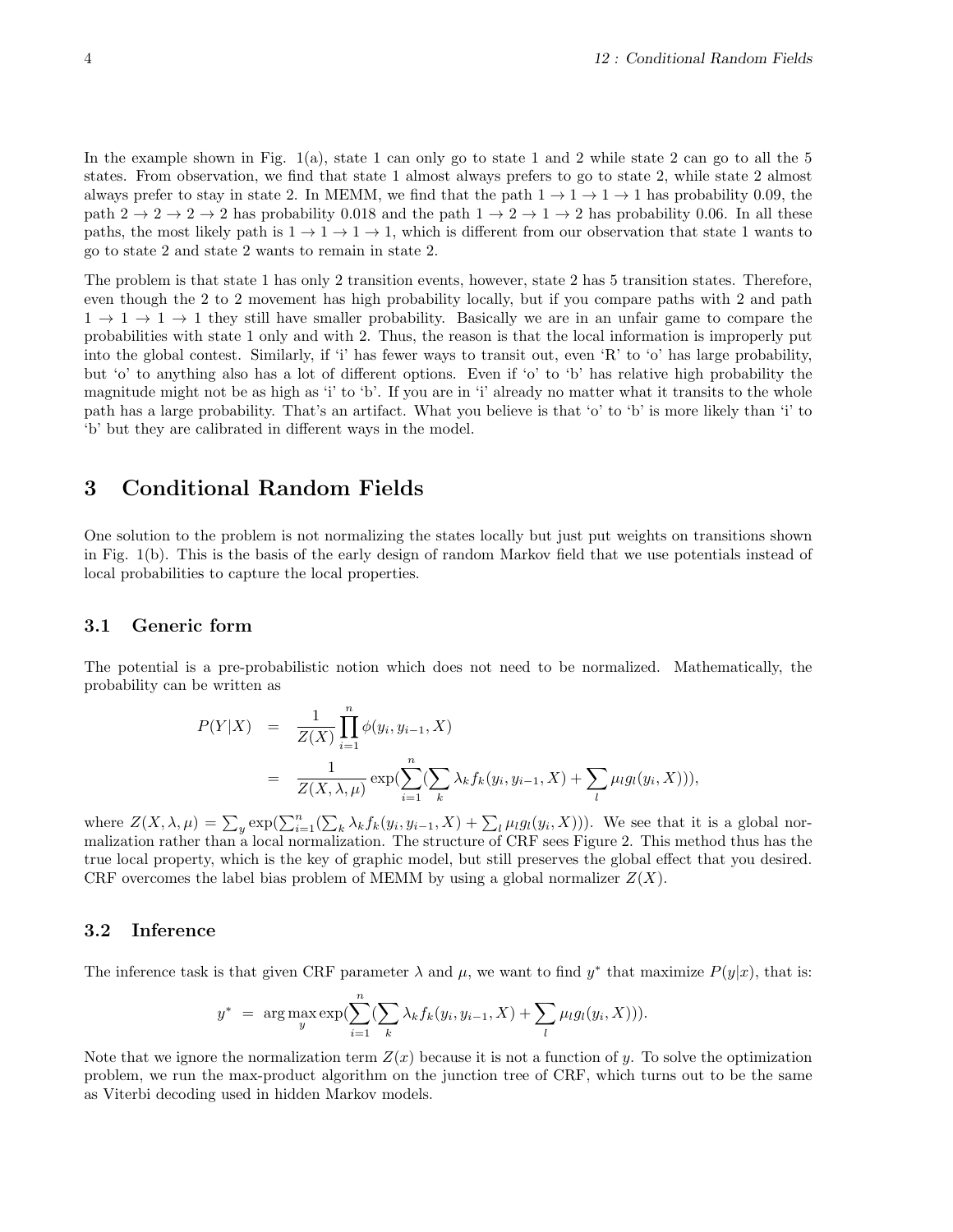

Figure 2: Conditional random field.

## 3.3 Learning

Although the whole graph is fully observed, the learning procedure of CRF is still tricky. The reason is that the learning procedure involves the inference subroutines. The details are as follows. Given the training set  ${x_d, y_d}_{d=1}^N$ , the goal is to find the optimal parameters  $\lambda^*, \mu^*$ , such that

$$
\lambda^*, \mu^* = \arg \max_{\lambda, \mu} L(\lambda, \mu)
$$
  
\n
$$
= \arg \max_{\lambda, \mu} \prod P(y_d | x_d, \lambda, \mu)
$$
  
\n
$$
= \arg \max_{\lambda, \mu} \frac{1}{Z(x_d, \lambda, \mu)} \exp(\sum_{i=1}^n (\lambda^T f(y_{d,i}, y_{d,i-1}, x_d) + \mu^T g(y_{d,i}, x_d))
$$
  
\n
$$
= \arg \max_{\lambda, \mu} \sum_{d=1}^N (\sum_{i=1}^n (\lambda^T f(y_{d,i}, y_{d,i-1}, x_d) + \mu^T g(y_{d,i}, x_d)) - \log Z(x_d, \lambda, \mu))
$$

The third equation follows by the definition of the conditional probability and the fourth equation follows by taking log. We then compute the gradient with respect to  $\lambda$  as follows:

$$
\nabla_{\lambda} L(\lambda, \mu) = \sum_{d=1}^{N} \sum_{i=1}^{n} f(y_{d,i}, y_{d,i-1}, x_d) - \sum_{y} (P(y|x_d) \sum_{i=1}^{n} f(y_{d,i}, y_{d,i-1}, x_d))). \tag{10}
$$

We see that the first term is really a feature and the second term is the expectation of that feature, which follows by the fact that the gradient of the log-partition function in an exponential family is the expectation of the sufficient statistics.

It seems that to compute the model expectations requires exponentially large number of summations. We then use the message passing algorithm to compute the pairwise potentials and get a closed form pairwise conditional probability as did in inference; that is:

$$
\sum_{y} (P(y|x_d) \sum_{i=1}^n f(y_i, y_{i-1}, x_d)) = \sum_{i=1}^n (\sum_{y} f(y_i, y_{i-1}, x_d) P(y|x_d))
$$
  
= 
$$
\sum_{i=1}^n (\sum_{y_i, y_{i-1}} f(y_i, y_{i-1}, x_d) P(y_i, y_{i-1}|x_d))
$$

It implies that learning involves inference subroutines. By the message passing algorithm, the learning procedure can be done in a polynomial time.

We now compute feature expectations using calibrated potentials:

$$
\nabla_{\lambda} L(\lambda, \mu) = \sum_{d=1}^{N} (\sum_{i=1}^{n} f(y_{d,i}, y_{d,i-1}, x_d) - \sum_{y} (P(y|x_d) f(y_{d,i}, y_{d,i-1}, x_d)))
$$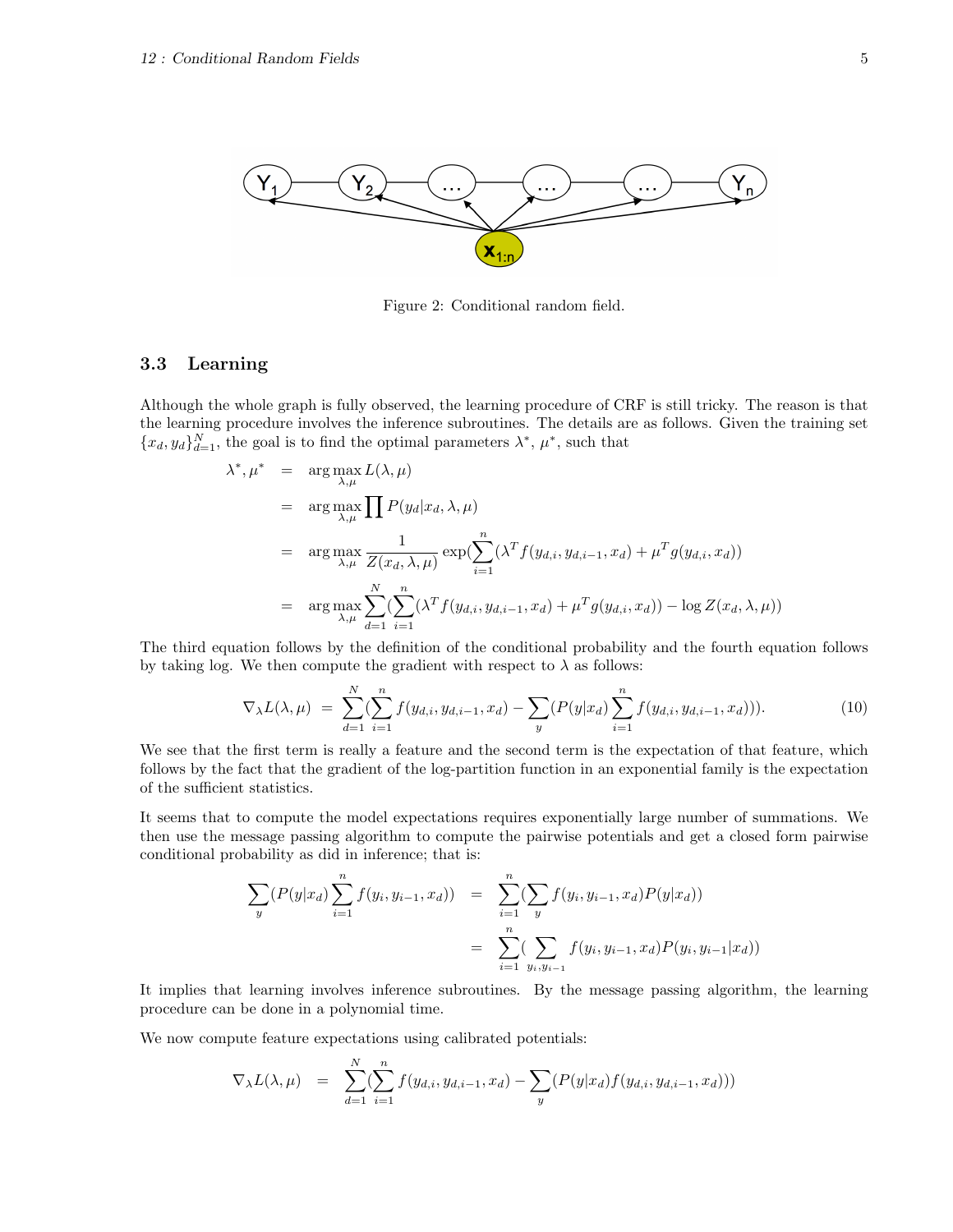$$
= \sum_{d=1}^N (\sum_{i=1}^n f(y_{d,i}, y_{d,i-1}, x_d) - \sum_{y_i, y_{i-1}} \alpha'(y_i, y_{i-1}) f(y_{d,i}, y_{d,i-1}, x_d))),
$$

where  $\alpha'(y_i, y_{i-1}, x_d) = P(y_i, y_{i-1}|x_d)$ . We then learn parameters by using gradient ascent as follows:

$$
\lambda^{(t+1)} = \lambda^{(t)} + \eta \nabla_{\lambda} L(\lambda^{(t)}, \mu^{(t)}) \n\mu^{(t+1)} = \mu^{(t)} + \eta \nabla_{\mu} L(\lambda^{(t)}, \mu^{(t)}).
$$

In practice, a Gaussian regularizer is used for the parameter vector to improve generalizability

$$
\lambda^*, \mu^* = \arg \max_{\lambda, \mu} \sum_{d=1}^N \log P(y_d | x_d, \lambda, \mu) - \frac{1}{2\sigma^2} (\lambda^T \lambda + \mu^T \mu).
$$

The second term is Gaussian prior, because we want to push  $\lambda^*, \mu^*$  to be zeros, which leads to fewer feature. It could be Laplacian prior as well. In conditional probability, however, we do not want to see zeros because zero probability is ill-posed. Gradient ascend converges slowly, faster alternatives could be conjugate gradient method or Quasi-Newton methods.

From empirical performances, CRF gets only a little improvement over HMM and MEMM, especially when the nonlocal effect is obvious. Although the improvement is not drastic, it opens a new paradigm for wide range of problems. Another advantage of CRF is that it has large flexibility for users to design arbitrary features.

### 3.4 Discussion

The previous sections describe the model of CRFs and the way to do inference and learning. We discuss several interesting topics related to CRFs.

#### 3.4.1 When CRFs meet computer vision

Computer vision community tends to emphasize feature design and empirical performances; on the other hand, machine learning community tends to build models and be away from real data and real applications. Because of the different goals, there is little interaction between two communities for a long time. CRF, however, is an unique successful product by machine learning that has been practiced by computer vision community because it has a perfect interface of both modeling and feature design.

### 3.4.2 Model evaluation

We can extend CRF from a chain to arbitrary graph structures. For example, in grid CRFs, the exact inference is intractable when the graph is huge, so we need to use approximate techniques. There are various inference algorithm to choose, such as MCMC sampling variational inference, and loopy belief propagation. Each algorithm has its own advantage. It is sometimes ambiguous to evaluate a method. The reason is that the inference algorithm that has been chosen influences the performance of the model. One solution is that, given a model, we choose a bunch of inference algorithms and collect the performance. If even exact inference does not perform well, it then means that the model is not correct. On the other hand, if a good inference algorithm leads to a great performance, it then means that the model is correct but the inference algorithm is terrible. For instance, people may get bad results by applying the mean field algorithm on grid CRFs and argue the model of CRF is bad. The truth is, however, that the mean field algorithm works bad in grid case because of the assumption of independence. It is worth to noticing there is an interplay between model and algorithm.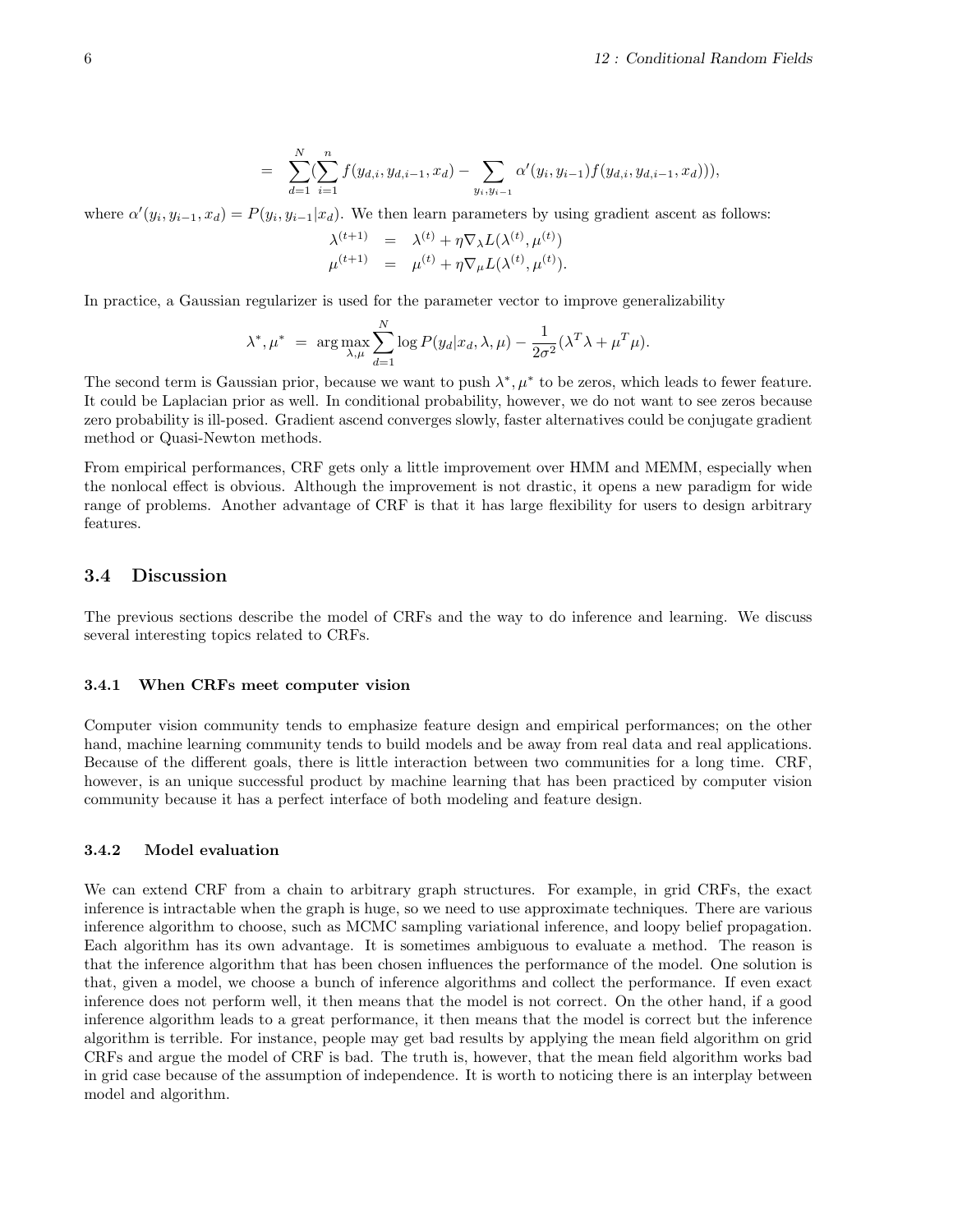#### 3.4.3 Other CRFs

We compare CRF with two other models, Markov random field (MRF) and discriminative random field (DRF). Note that all of them are actually based on the model of Markov random field and MRF here is a specific way to implement that model.

MRF is a generative model by assuming that  $P(y_i|y_{S-\{i\}}) = P(y_i|y_{N_i})$  for all  $i \in S$ . The model is as follows:

$$
P(X,Y) = P(X|Y)P(Y) = \prod_{i \in S} P(x_i|y_i) \cdot \frac{1}{Z} \prod_{c \in C} \Psi(y_c). \tag{11}
$$

We see that MRF is implemented in two steps: it first constructs the likelihood  $P(X|Y)$  and the prior  $P(Y)$ ; in the second step, it uses Bayes theorem to determine posterior  $P(Y|X)$ . As a generative model, MRF handles the discriminative tasks by using Bayes theorem to determine the posterior as follows:

$$
P(Y|X) = \frac{P(X,Y)}{P(X)} \propto P(X,Y) = P(X|Y)P(Y).
$$
\n(12)

One popular formulation of MRF is as follows:

$$
P(Y|X) = \frac{1}{Z} \exp\left(\sum_{i \in S} \log p(x_i|y_i) + \sum_{i \in S_i} \sum_{i' \in N_i} V_2(y_i, y_{i'})\right).
$$
 (13)

CRF is one-step discriminative model, which directly infers posterior  $P(Y|X)$ . It assumes that  $P(y_i|X, y_{S-\{i\}}) =$  $P(y_i|X, y_{N_i})$ . The model is as follows:

$$
P(Y|X) = \frac{1}{Z(X)} \prod_{i=1}^{n} \phi(y_i, y_{i-1}, X).
$$
 (14)

One popular formulation of CRF is as follows:

$$
P(Y|X) = \frac{1}{Z} \exp(-\sum_{i \in S} V_1(y_i|X) + \sum_{i \in S_i} \sum_{j \in N_i} V_2(y_i, y_j|X)).
$$
\n(15)

The biggest difference between CRF and MRF is the way to normalize the joint probability distribution. Since they formulate in two different ways, MRF focuses on local features while CRF has more flexibility to design features.

DRF is a special type of CRF, which has a specific way to design feature train feautre in the preprocessing step. The model is as follows:

$$
P(Y|X) = \frac{1}{Z} \exp\left(\sum_{i \in S} A_i(y_i, X) + \sum_{i \in S_i} \sum_{j \in N_i} I_{i,j}(y_i, y_j | X)\right).
$$
 (16)

The first term is called association potential and the second term is called interaction potential. Association potential is a local discriminative model for site i, which uses logistic link. The form is as:

$$
A_i(y_i, X) = \log P(y_i | f_i(X)), \text{ where } P(y_i = 1 | f_i(X)) = \log \frac{1}{1 + \exp(-w^T f_i(X))}.
$$
 (17)

Interaction potential measures how likely site  $i$  and  $j$  have the same label given all data  $X$ . The form is as:

$$
I_{i,j}(y_i, y_j, X) = ky_i y_j + (1 - k)(2\sigma(y_i y_j \mu_{ij}(X) - 1)).
$$
\n(18)

The first term is a data-independent smoothing prior. It means that before seeing anything, we believe that labels that are similar to each other should take some weights. The second term is data-dependent pairwise logistic function.